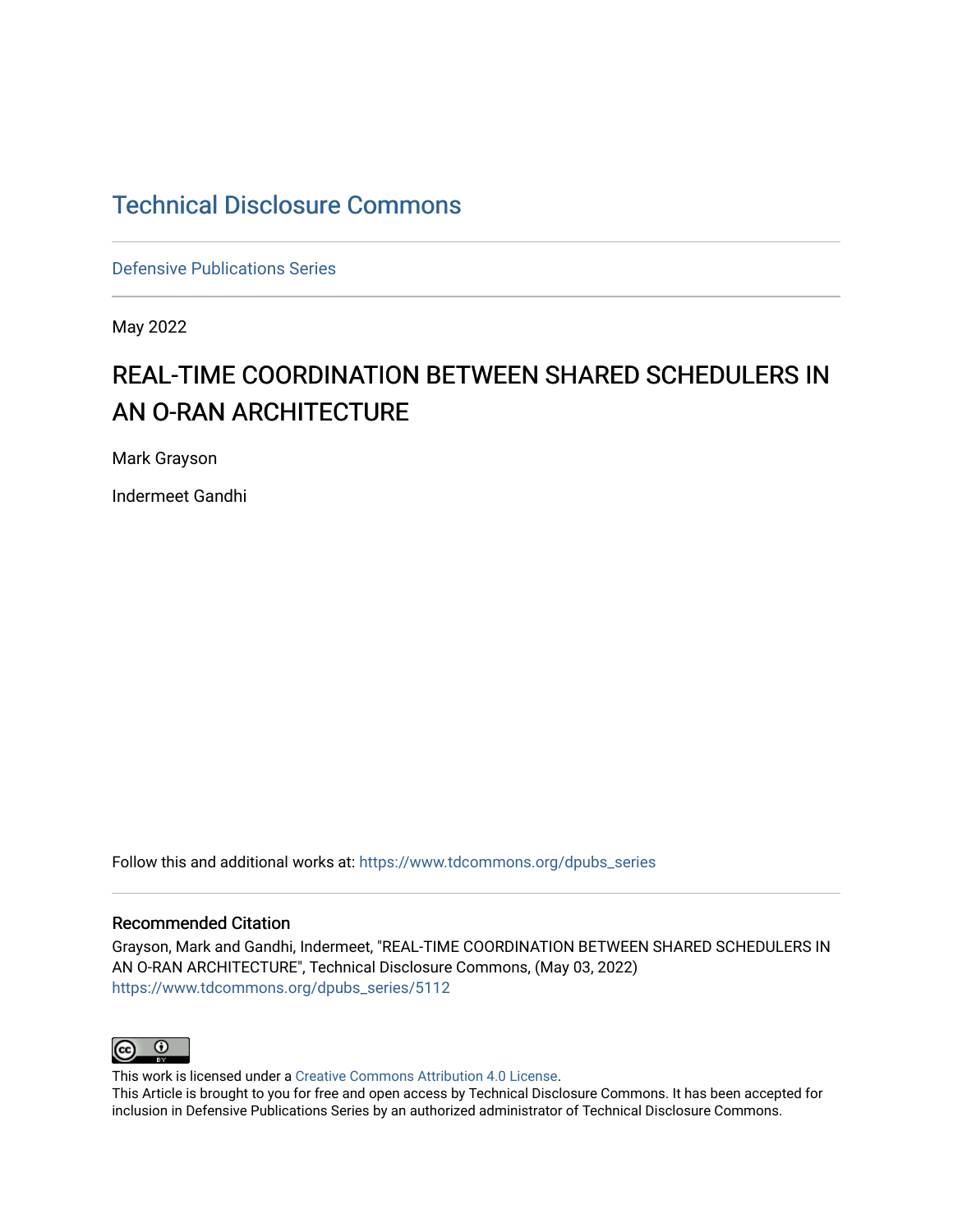### REAL-TIME COORDINATION BETWEEN SHARED SCHEDULERS IN AN O-RAN **ARCHITECTURE**

AUTHORS: Mark Grayson Indermeet Gandhi

#### ABSTRACT

Sharing of Radio Access Network (RAN) resources is set to become a typical deployment scenario for enterprise Fifth Generation (5G) radio access implementations in which a neutral host may offer a converged Open Radio Access Network (O-RAN) Radio Unit (O-RU) function that can be shared between an enterprise and multiple mobile network operators (MNOs), can be hosted by an enterprise via a converged O-RU that simultaneously supports multiple MNOs, or can be hosted by a service provider (SP), which can support an enterprise as well as one or more MNOs. Current solutions provide for the ability to facilitate dynamic sharing of resources using a near real-time RAN Intelligent Controller (RIC) that acts as an arbiter between different tenants sharing an O-RU in order to to support dynamic resource partitioning. However, as its name implies, a near real-time RIC is not suitable for real time dynamic sharing and is hence unable to operate when dynamic sharing needs to operate over very short durations, such as for a frame or sub-frame. Presented herein is a new section extension that can be implemented in an O-RAN fronthaul control-plane (C-Plane) in order to facilitate signaling exchanges necessary to support real-time dynamic sharing of O-RU resources.

#### DETAILED DESCRIPTION

The O-RAN Alliance is currently seeking to enhance the O-RAN architecture to support static partitioning of resources between tenants. This proposal defines a new section extension that can be implemented in the O-RAN fronthaul C-Plane in order to facilitate signaling exchanges necessary to support real-time dynamic sharing of O-RU resources, which may be useful in scenarios involving dynamic sharing over very short durations, such as resource sharing for a frame or sub-frame.

There are many use cases that drive requirements for sharing over short durations. In one example, dynamic spectrum sharing (DSS) defines the ability to re-use existing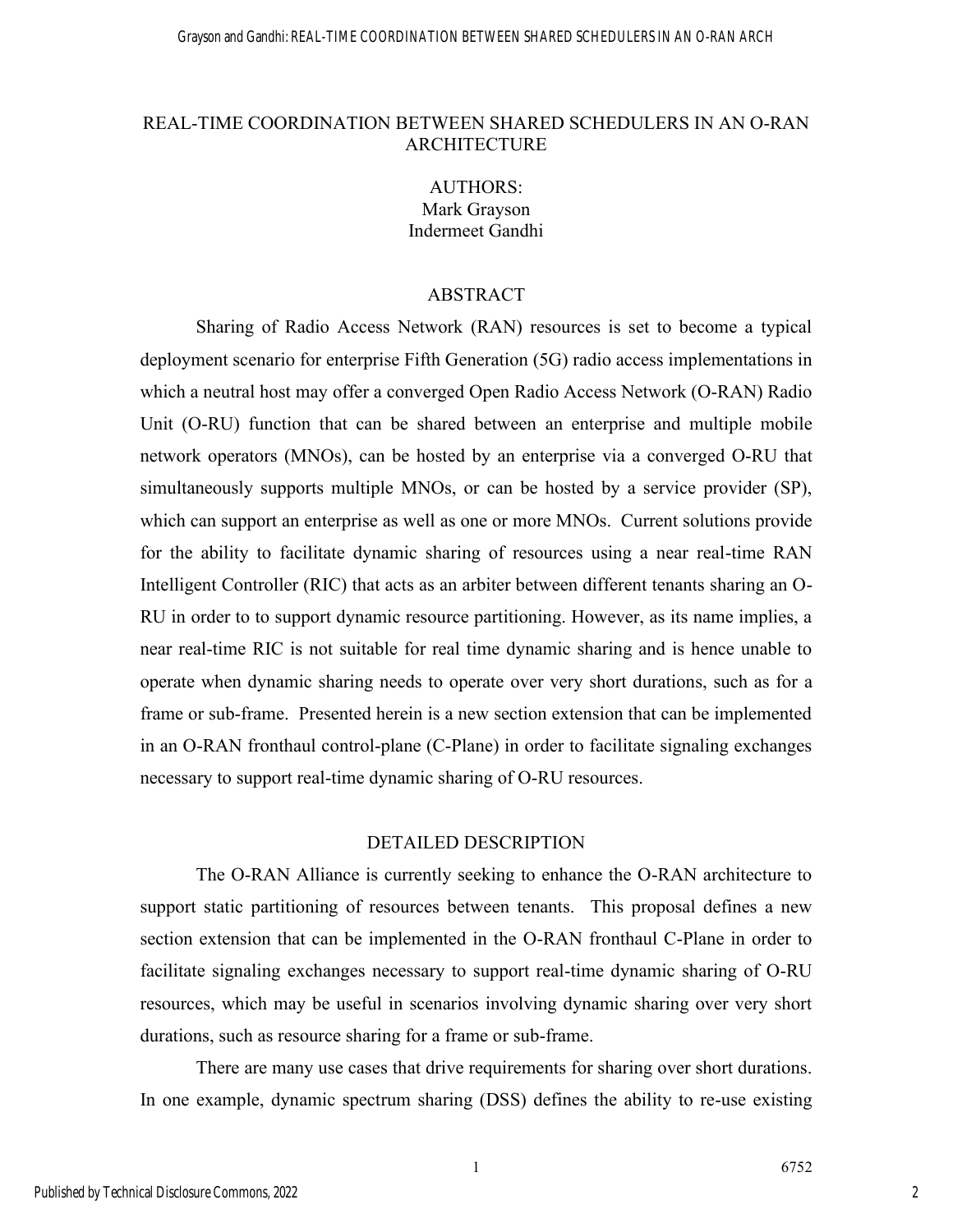Long Term Evolution (LTE) multicast-broadcast single frequency network (MBSFN) capabilities in order to be able to share a slot between New Radio (NR) and (LTE), where an MBSFN configuration, a sub-frame mask, and rate-matching are used to enable resource sharing. Such approaches allow LTE Channel State Information (CSI) reference symbols to continue to be transmitted during symbols allocated to NR.

In accordance with techniques of this proposal, an O-RU can be enhanced to indicate to an O-RAN Distributed Unit (O-DU) that it support the section extension for real-time arbitration. Conversely, an O-DU is able to indicate to an O-RE that it support the section extension for real time arbitration. Such a section indication is not currently supported in in O-RAN standards. Figure 1, below, is a call flow illustrating such communications between a shared O-RU and a number of O-DUs.



*Figure 1: Exemplary Call Flow Illustrating O-RU, O-DU, and Arbiter Communications*

As illustrated in Figure 1, a dynamic arbiter is able to recover the support of section extension for the shared O-RU and all corresponding O-DUs. Currently, O-RAN standards do not allow a function connected to an O-RU to recover capabilities of other elements